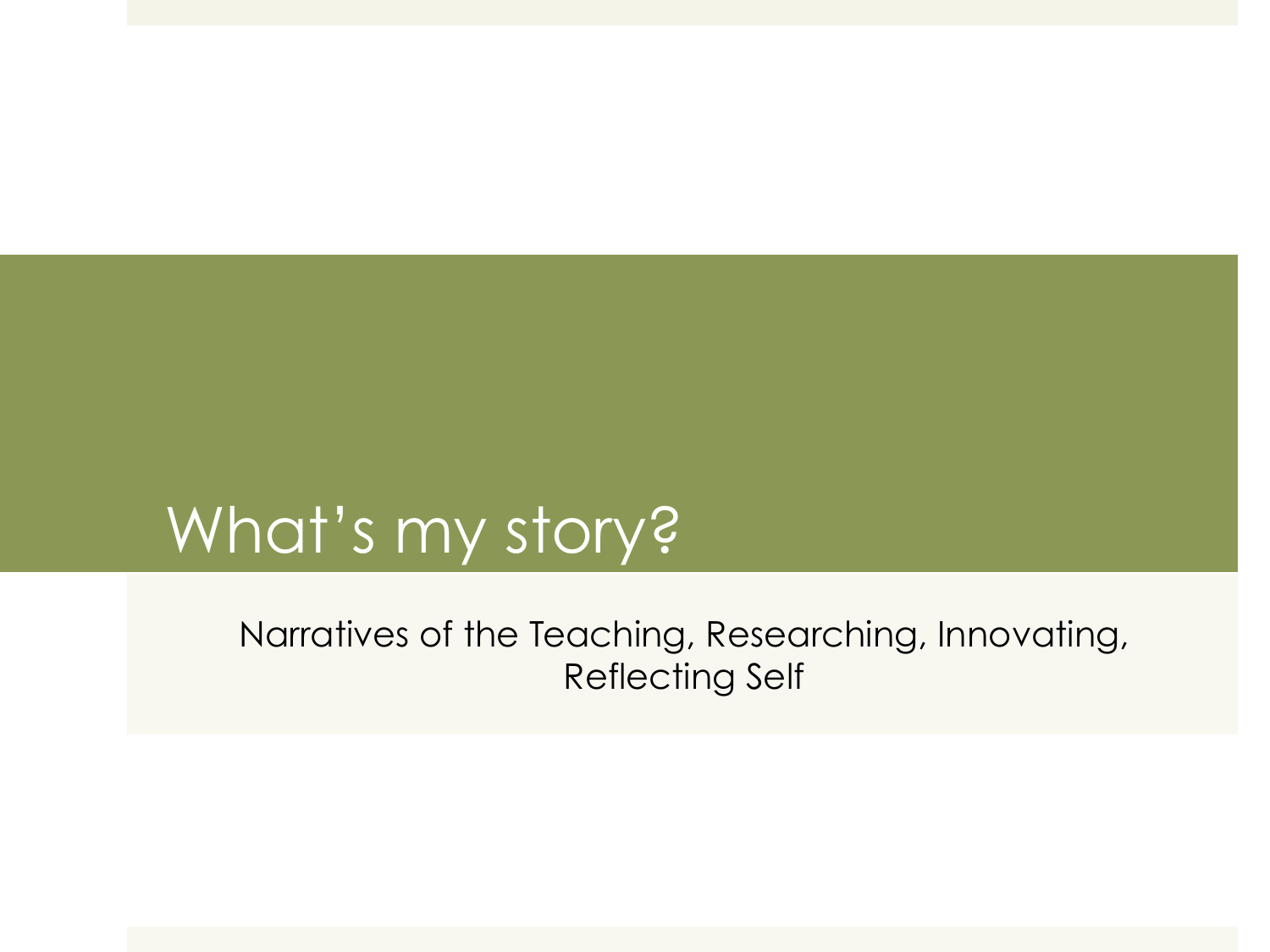## From Instructor I to Senior Instructor: Out-dated Table of Contents (2013)

| <b>Curriculum Vitae</b>                                  | 3  |
|----------------------------------------------------------|----|
| <b>Teaching Philosophy</b>                               | 16 |
| <b>Teaching Activities</b>                               | 19 |
| <b>Summary of Teaching Activities</b>                    | 19 |
| <b>Teaching Effectiveness</b>                            | 22 |
| <b>Reflections on Teaching Practice</b>                  | 24 |
| <b>Educational Leadership</b>                            | 25 |
| <b>Curriculum Development and Pedagogical Innovation</b> | 27 |
| <b>Service</b>                                           | 29 |
| <b>Research Activity</b>                                 | 29 |
| <b>Appendices</b>                                        | 31 |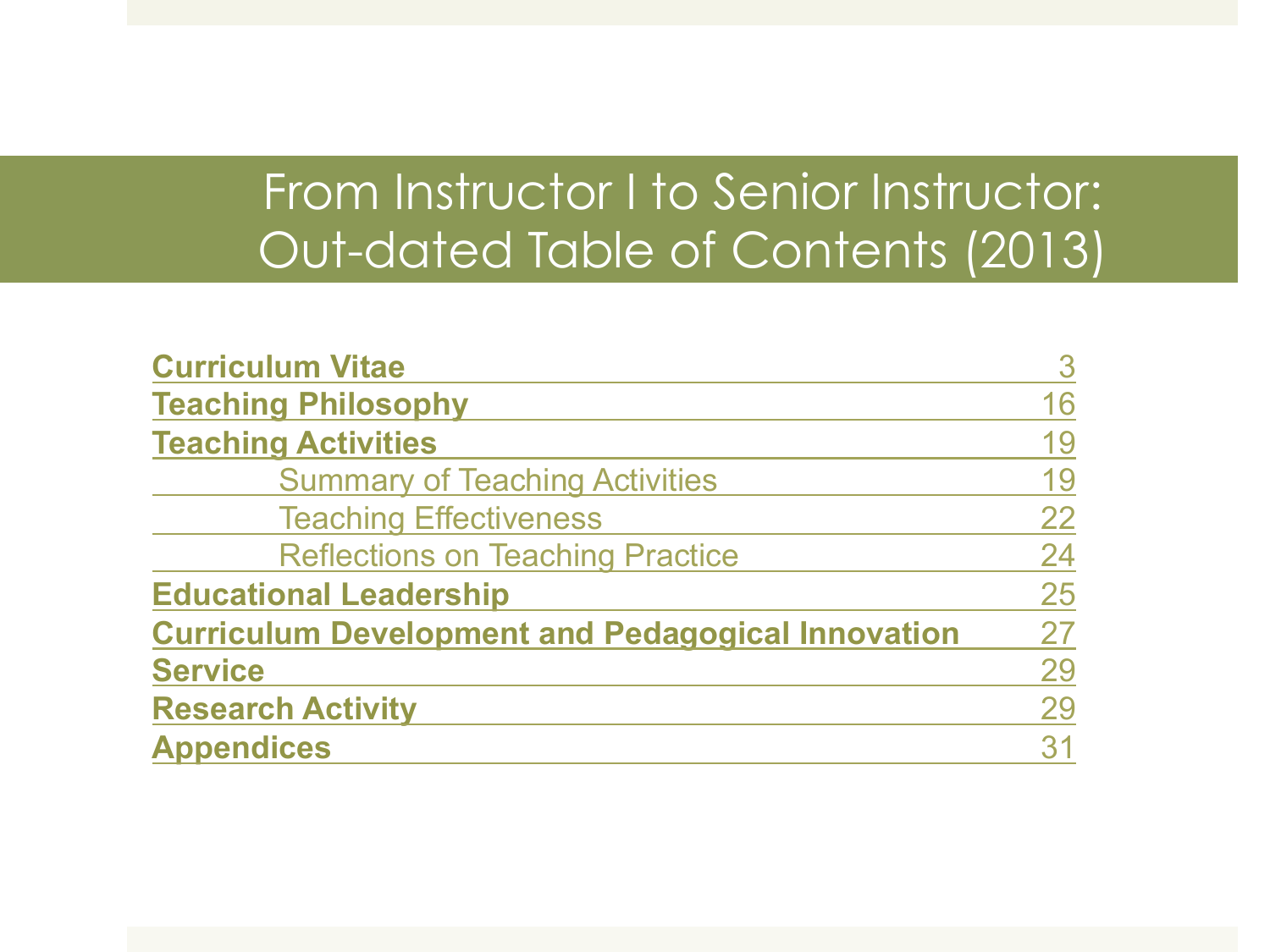## Telling my story

- **E** What story as SoTL researcher, teacher, curriculum developer/innovator, etc. – do I want to convey in my dossier?
- **I** Identify 'themes' in my CV (around activities and interests)
	- $\blacksquare$  expertise in e.g. the first-year experience, undergraduate research & writing, knowledge transfer. Connections among these?
- **I** Use these 'themes' to frame how readers read my dossier and assess my accomplishments and their impacts.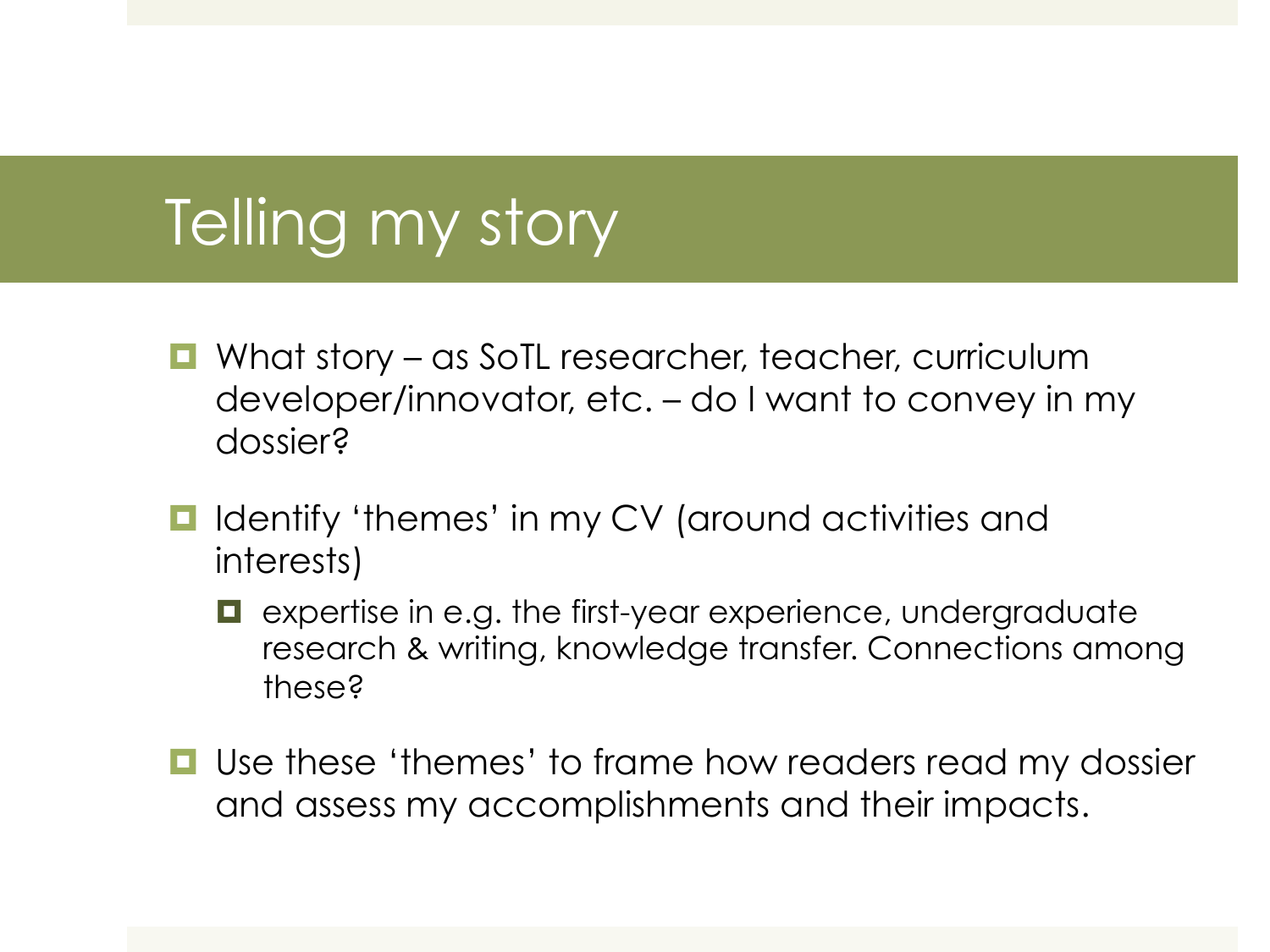### Connecting the threads in your narrative

### *'Expertise' in educational transitions and knowledge transfer*

#### ! **Educational Leadership**

**E** SoTL research on knowledge transfer (what students understand about scholarly research/writing versus high school writing/research and how they apply understanding in 2<sup>nd</sup>, 3<sup>rd</sup>, 4<sup>th</sup> year)

#### ! **Teaching Innovation & Excellence**

**D** Developed curriculum that fosters meta-understanding of research and writing activities (e.g. first-year students produce CFP, vet proposals, organize panels, appoint Chairs, present own research)

#### ! **Service**

**E.g. sat on adjudication committee for student research awards; MURC** workshops on research proposals, conference presentations/posters; provide students with feedback on MURC proposals; Jump Start Faculty Fellow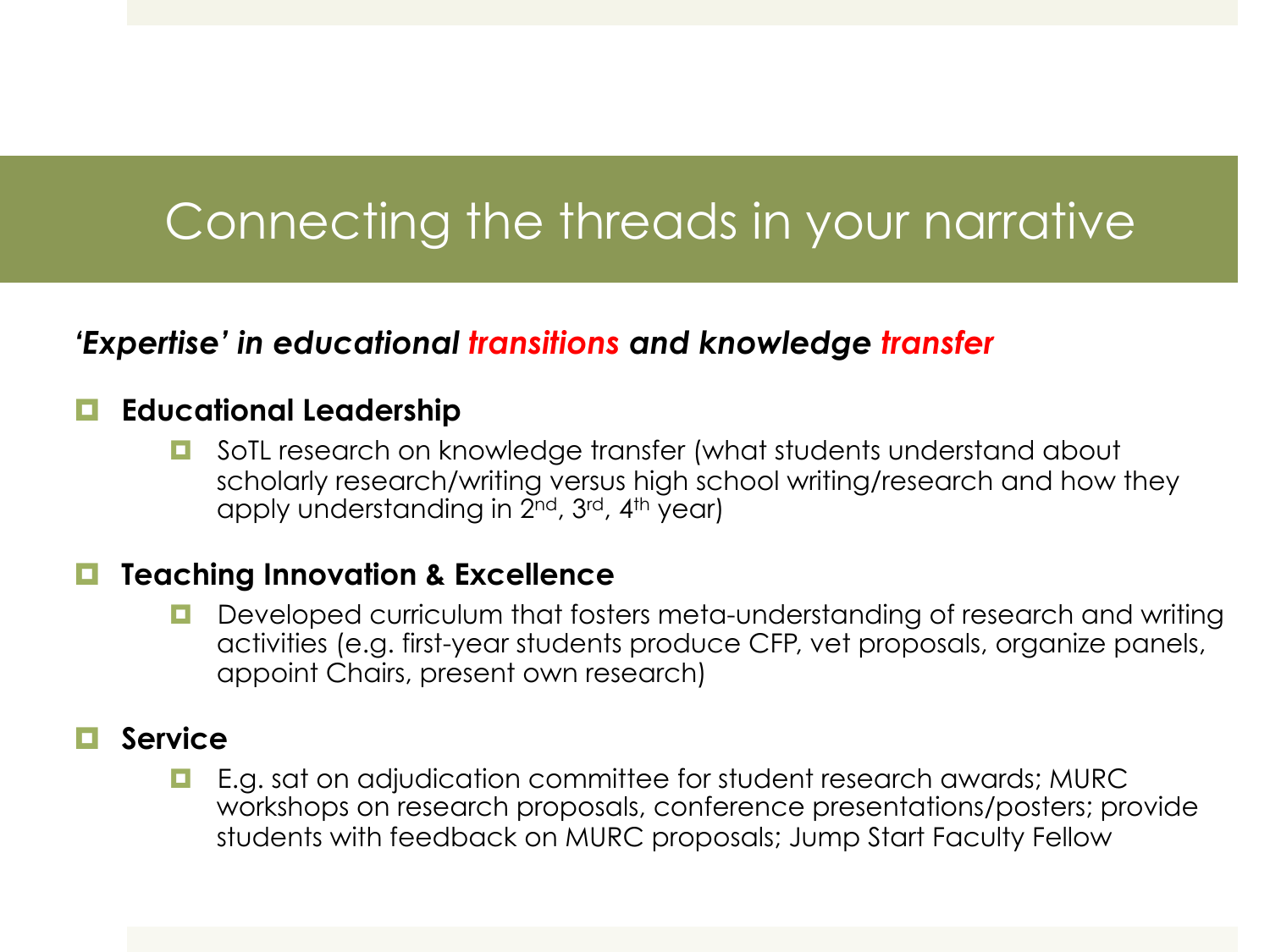### Writing my teaching philosophy

- $\Box$  Make connections to the themes identified in other areas of the dossier.
- **E** Align my pedagogical goals with the goals of my discipline/faculty – contextualized my teaching within a disciplinary/faculty framework.
- **<u>E</u>** Draw on SoTL research and research in my field to explain and reflect on my teaching practices.
- **D** Discuss concrete examples that highlight teaching innovation and reflection.